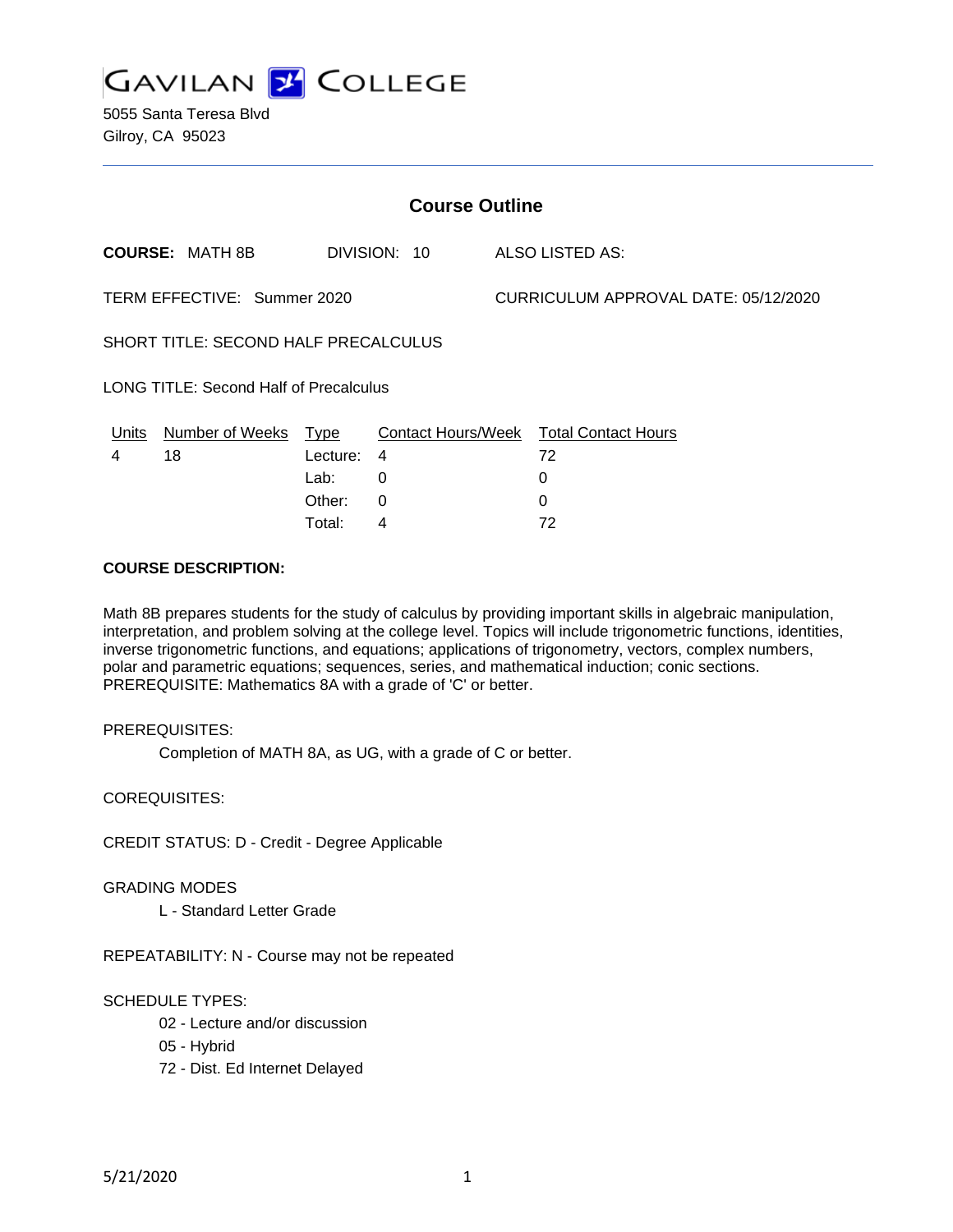## **STUDENT LEARNING OUTCOMES:**

By the end of this course, a student should:

1. Find the trigonometric values of any angle or real number and the inverse trigonometric values of real numbers.

2. Graph the basic trigonometric functions and apply changes in period, phase, and amplitude to generate new graphs. Graph inverse trigonometric functions.

3. Solve trigonometric equations, triangles, and applications, including applying the Law of Sines and the Law of Cosines.

4. Manipulate trigonometric expressions and verify trigonometric identities.

5. Calculate powers and roots of complex numbers using DeMoivre's Theorem.

6. Model physical problems using vectors. Decompose vectors into components, add and subtract vectors, multiply vectors using the dot and cross products.

7. Convert between polar and rectangular coordinates. Graph polar and parametric equations.

8. Identify, manipulate, graph, and apply conic sections.

### **CONTENT, STUDENT PERFORMANCE OBJECTIVES, OUT-OF-CLASS ASSIGNMENTS**

Curriculum Approval Date: 05/12/2020

HOURS: 18

Trigonometric Functions

Performance Objectives: Students will learn the concepts of angle measure, radian measure, and the unit circle.

Students will learn the definitions of the six trigonometric functions according to the right triangle, the unit circle, and the rectangular coordinate system.

They will examine sine and cosine functions and become proficient at graphing these functions under transformation, including changes in period, amplitude, and phase shift. Students will investigate the other trigonometric functions and their graphs, including changes in period, amplitude, phase shift, and asymptotes.

They will also learn about inverse trigonometric functions, the composition of inverse trigonometric functions, identities involving inverse trigonometric functions, graphs of inverse trigonometric functions.

Students will apply right triangle trigonometry to problem solving.

Out-of-Class Assignments: Students will complete homework assignments which require them to explain, apply,

and explore concepts taught in class.

Students will complete a project which demonstrates their ability to utilize right triangle trigonometry in a real world application.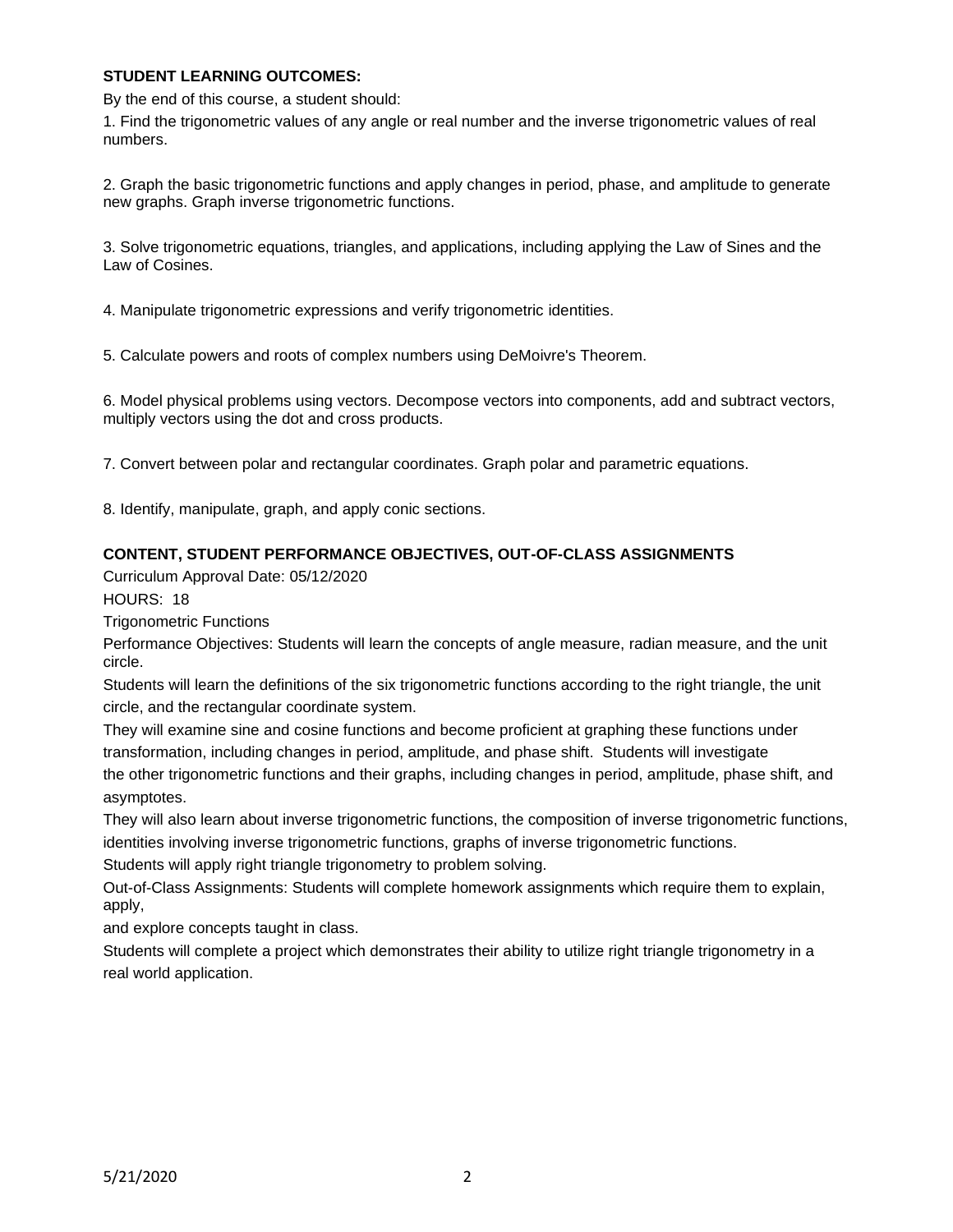HOURS: 18

Trigonometric Identities and Conditional Equations

Performance Objectives: Students learn about the basic trigonometric identities. They will utilize the basic identities to verify identities. Students will study other identities including sum and difference, double-angle and

half-angle, and product and sum identities. They will investigate methods for simplifying trigonometric expressions and solving trigonometric equations.

Out-of-Class Assignments: Students will complete homework assignments which require them to explain, apply,

and explore concepts taught in class.

Students will complete a project which investigates the relationship between a trigonometric identity and its geometric interpretation.

HOURS: 18

Applications of Trigonometry

Performance Objectives: Students will study the Law of Sines and the Law of Cosines and their applications to

problem solving. Students will investigate the trigonometric form

of complex numbers and use DeMoivre's Theorem to find nth roots of complex numbers. They will analyze polar

and parametric equations and become proficient in graphing functions of these forms.

Out-of-Class Assignments: Students will complete homework assignments which require them to explain, apply,

and explore concepts taught in class.

Students will complete a project which utilizes trigonometry to optimize a physical situation.

HOURS: 4

**Vectors** 

Students will investigate vectors and their applications, including vector representation (a quantity with magnitude and direction) in the form <a,b> and ai+bj. They will perform algebraic operations on vectors including addition, subtraction, and scalar multiplication. Students will calculate the dot product and cross product.

Out-of-Class Assignments: Students will complete homework assignments which require them to explain, apply, and explore the concepts taught in class.

HOURS: 8

Analytic Geometry, Conic Sections

Performance Objectives: Derive basic results from analytic geometry including distance and midpoint formulas

and equations of lines and circles. Student will learn to graph parabolas, ellipses, circles, and hyperbolas. Out-Of-Class Assignments: Students will complete homework assignments which require them to explain, apply

and explore concepts taught in class.

HOURS: 4

Sequences, Series, and Mathematical Induction.

Performance Objectives: Students will investigate and analyze mathematical sequences and series, and utilize

these concepts to solve applications. Students will also study proof by mathematical induction. HOURS: 2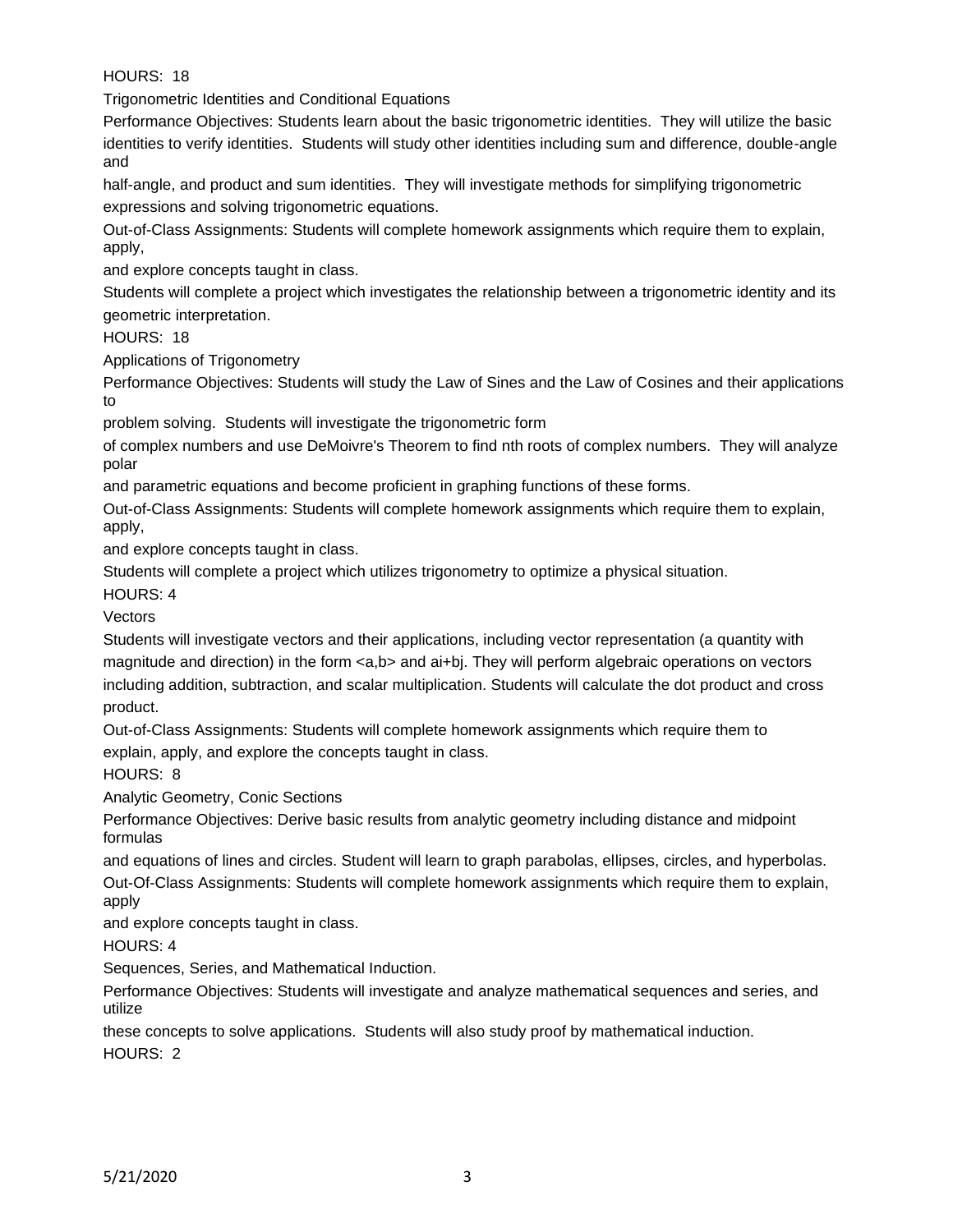# **METHODS OF INSTRUCTION:**

Instruction will follow a standard lecture/discussion format. Extensive homework will be assigned in order to assure mastery of the concepts covered in class. Students will also be required to utilize technology, both calculators and computer software, to enhance their understanding of the material. Students will be given opportunities to work together on problems given in class and group projects.

## **OUT OF CLASS ASSIGNMENTS:**

Required Outside Hours: 144

Assignment Description:

- 1. Analyze and study pertinent text material, solved examples and lecture notes.
- 2. Apply principles and skills covered in class by solving regularly-assigned homework problems.
- 3. Regularly synthesize course materials in preparation for exams.
- 4. Projects to apply concepts learned in class

### **METHODS OF EVALUATION:**

Writing assignments Percent of total grade: 10.00 % Out-of-class projects. Problem-solving assignments Percent of total grade: 10.00 % Homework, quizzes. Objective examinations Percent of total grade: 80.00 %

### **REPRESENTATIVE TEXTBOOKS:**

Sullivan & Sullivan. Precalculus: Concepts Through Functions, A Unit Circle Approach to Trigonometry, 4th edition. Pearson,2018. ISBN: ISBN-10: 0134686977 ISBN-13: 978-0134686974 Reading Level of Text, Grade: 12 Verified by: Jennifer Nari